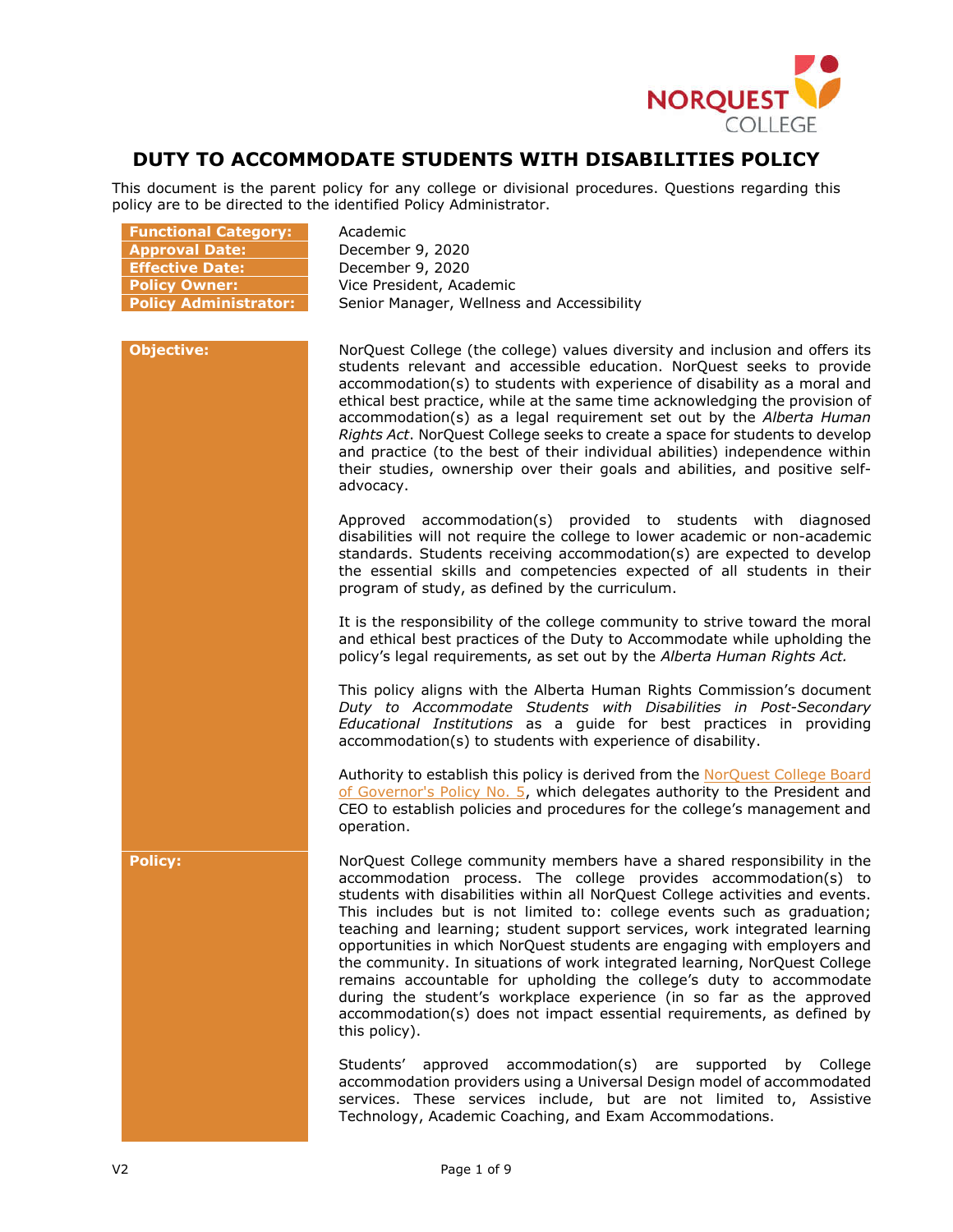

## **Student Rights:**

In addition to the student rights outlined by the college, students with an experience of disability have the right to:

- 1) Receive reasonable interim accommodation(s) for a three-month period based on initial intake assessments in the absence of medical documentation.
- 2) The opportunity to discuss adjustments to their accommodation with their service provider.
- 3) To be provided with service (including accommodations) within the college that supports independence, dignity, integration, and equality of opportunity.
- 4) A respectful, fair and timely process to receive their accommodations.
- 5) A respectful, fair and timely process to resolve disagreements regarding accommodation(s) decisions – through meeting with management – or the Student Complaints Procedure – through the Office of Student Judicial Affairs (OSJA)
- 6) To seek guidance and advice from the OSJA if the student believes their rights (as outlined by the **Alberta Human Rights Commission**) have been violated.

## **Student Responsibilities**

In addition to the student responsibilities outlined by the college, NorQuest College students with an experience of disability have the responsibility to:

*Plan before asking for accommodation by:*

- 1) Review college policy for accommodating students with experience of disabilities.
- 2) At the earliest point possible, decide whether to disclose having a disability that requires accommodation(s) – it is strongly recommended that students discuss accommodation(s) with a student navigator at least three-months prior to starting their program of study.
- 3) Develop a set of options to accommodate individual disabilities and functional impacts. This may include examples of accommodations the student has used or attempted in the past. The accommodation(s) provided by the college may differ from the ones suggested.
- 4) Be prepared to support a request for accommodation(s) with reasonable evidence, for example, a psychological educational evaluation or documentation from a medical professional.

## *Make a request*

- 1) Make an appointment to meet with a student navigator at least three-months prior to starting your program of study. Depending on the complexity of the accommodation(s), it may take several months to ensure that a student is properly accommodated.
- 2) Provide the required medical documentation to support the provision of the best accommodation solutions.
- 3) If receiving temporary accommodation(s), follow through with the required documents to ensure that accommodations are applied.
- 4) Share information about individual accommodations with classroom instructors. Disclosure of disability information is not required, but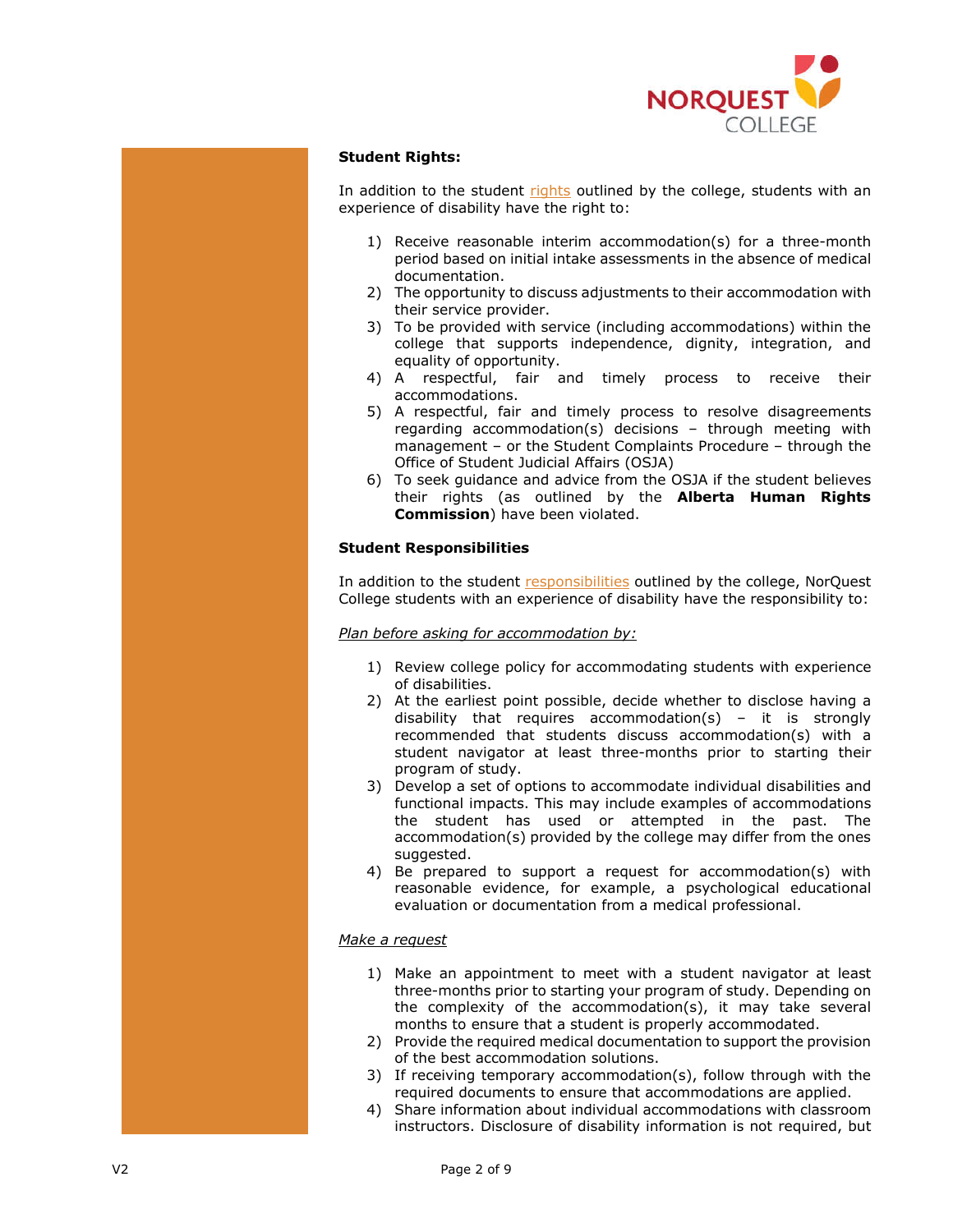

students should provide their instructor with information about individual accommodation(s).

## **Employee Rights**

Employees of the college supporting students with an experience of disability have the right to:

- 1) Access information, education and support in relation to the implementation of the NorQuest College *Duty to Accommodate Students with Disabilities Policy* and associated procedures.
- 2) As matches the scope of the employee's role, determine course content and methods of instruction and evaluation that support multiple means of expressing the knowledge taught, engaging students, and assessing student knowledge.
- 3) As matches the scope of the employee's role, develop Bona Fide Academic Requirements (BFARs), to ensure that the academic integrity and standards of the course are not compromised and that established entry-to-practice competencies and requirements for professional disciplines are not compromised. (BFARs must take into consideration the *Alberta Human Rights Act* and must be defensible through the test set out by the Supreme Court of Canada – see definition of *Essential Requirements* and *Reasonable and Justified*  for the three-part test).
- 4) As matches the scope of the employee's role, evaluate student work, performance and competencies related to the course content and relevant academic standard, including failing any student who has not passed or satisfied the course requirements – regardless of disability.
- 5) Discuss any particular accommodation(s) with management in Wellness and Accessibility if, in the college community member's opinion, the accommodation compromises the integrity of the academic standard set out by the college.

## **Employee Responsibilities**

## *Prepare, plan, and train for accommodation*

- 1) College employees should ensure that they have a working knowledge of the duty to accommodate policy and associated procedures as it pertains to their unique role within the college.
- 2) Review policies, procedures, and processes (as well as rules and standards) developed in the past to ensure they meet the Supreme Court of Canada test for determining if the policy, procedure, or process (rule or standard) is reasonable and justified (see definition of *Reasonable and Justified* below for Supreme Court of Canada test).
- 3) Ensure that the development of new policies, procedures, and processes (as well as rules and standards) adhere to the Supreme Court of Canada three-part test to ensure the new policy, procedure, or process (rule or standard) is reasonable and justified (see definition of *Reasonable and Justified* below for Supreme Court of Canada test).

### *Respond to request for accommodation*

1) Once a request for accommodation(s) is received, the college has a duty to accommodate the student to the point of undue hardship (see definition of *Undue Hardship* below). The student must meet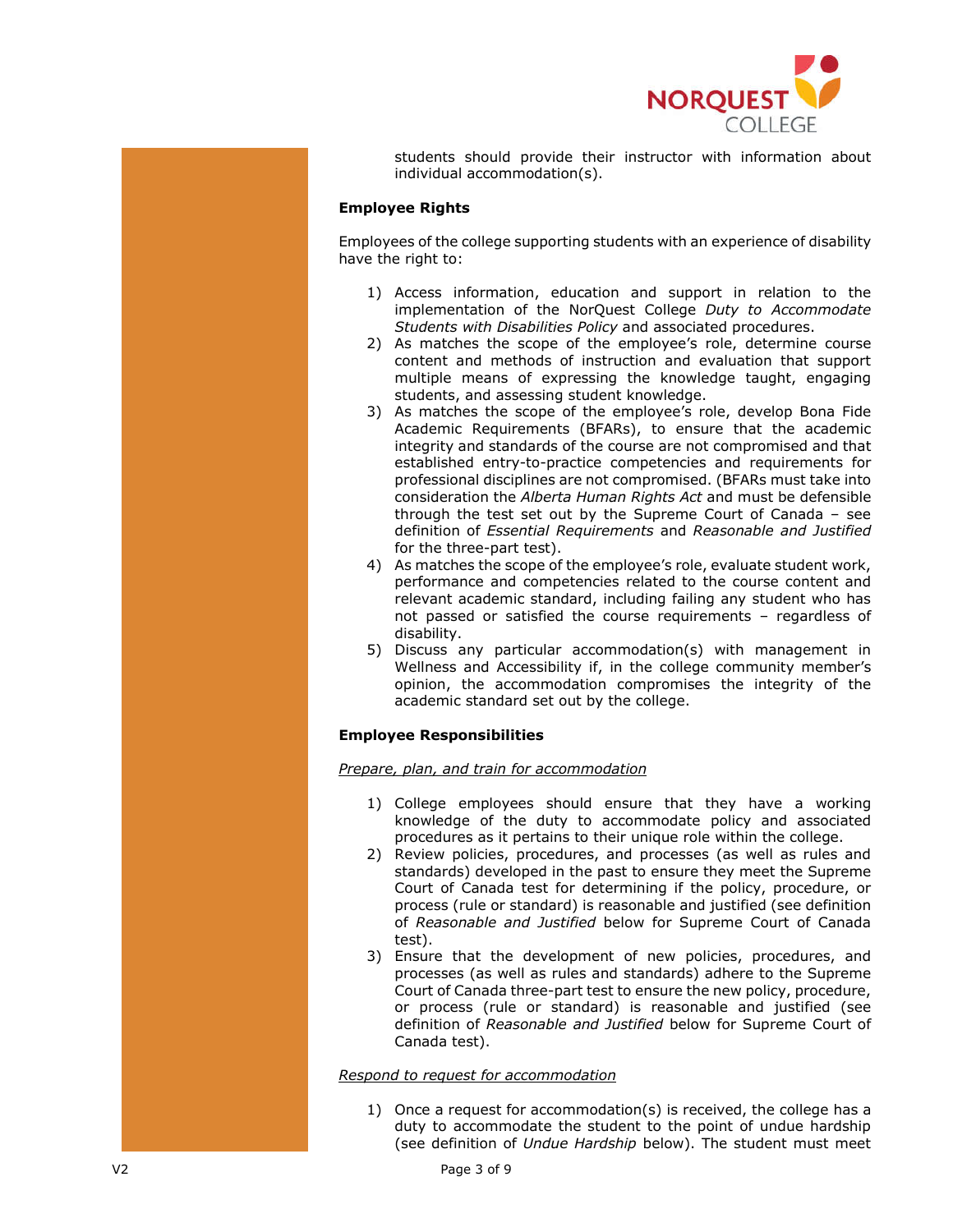

with a student navigator as soon as possible to set-up accommodations and provide documentation.

#### *Implement accommodations*

1) The College must take a flexible approach to implementing support to students with experience of disability. A broad range of accommodation possibilities must be considered.

## **NorQuest College Rights:**

NorQuest College has the right to:

- 1) Defer students the equivalent of one 16-week academic term in order to ensure that appropriate accommodation(s) can be arranged.
	- Based on capacity and enrollment of the student's chosen academic program, some academic programs may place students on a waitlist that extends beyond a 16-week academic term.
- 2) Request that students update psychological educational assessment documentation based on discussion with a student navigator during the intake process. Psychological educational assessments should be no more than 5 years old, unless the assessment was completed after the age of 18.
- 3) Establish whether the provision of an accommodation meets the threshold of undue hardship. To be considered undue hardship, accommodation(s) would have to meet one of the following factors:
	- **Financial cost that hurts the viability of the service, program, or institution**
		- o To be considered an undue hardship, the financial cost of accommodation(s) must amount to a substantial part of the institution's overall budget as determined by the Senior Manager of Wellness and Accessibility, the Vice President of Academic, or the Chief Customer Experience Officer.

#### **Students cannot meet the requirements for entering or completing a program**

o The college will have to demonstrate that the requirements and standards are necessary for entering or completing a program and therefore accommodating a student would cause undue hardship.

## **Significant interference with the rights of other students**

- o The college will have to demonstrate that the accommodation(s) would result in essential elements of a service or a program not being offered to other students as a result of accommodating an individual or group of students
- **Health and safety concerns for the student being accommodated or for other students, service providers, or employer-partners and their employees.**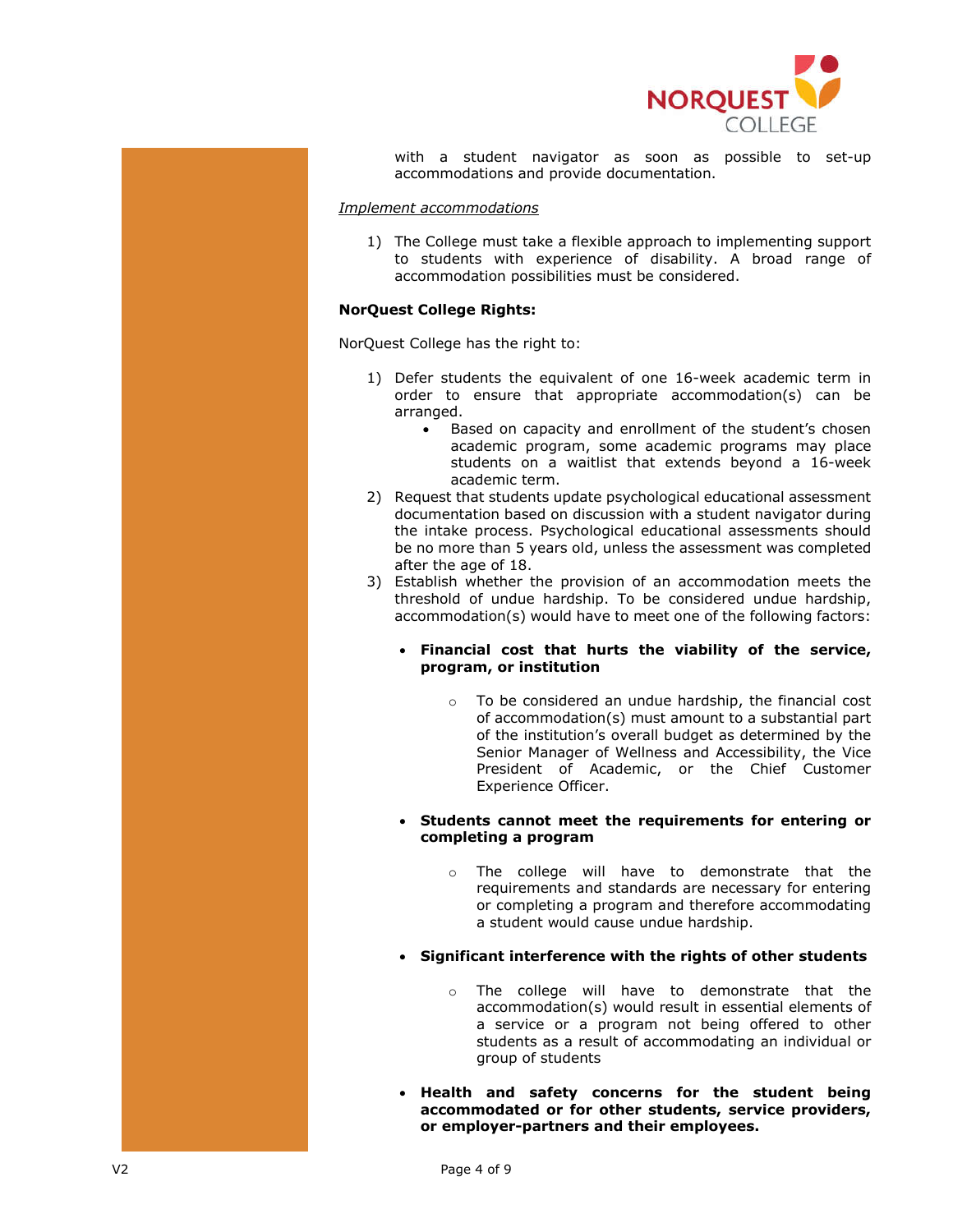

o The college must reliably identify and measure the risks to health and safety, as well as determine who bears the risk. Risk that is limited to the person being accommodated often does not amount to an undue hardship. Safety and health risks that contravene legally required occupational health and safety and workers' compensation requirements may be considered an undue hardship.

NorQuest College is not bound to implement all accommodation suggestions or recommendations made by third parties – including psychological educational assessments, or other professional medical documents.

## **NorQuest College Responsibilities:**

### *Prepare and plan for accommodations*

- 1) Support students in a way that takes into account the student's independence, ownership, and positive self-advocacy.
- 2) Develop and share an organization-wide accommodation policy.
- 3) Ensure that there is a person responsible for administering disability policy and associated procedures who has an expert knowledge of policy, issues related to accommodation, and psychological educational assessment.
- 4) Consider the student's first-person experience of their individual functional impacts, in addition to the evidence from professionals that indicates accommodation(s) are required (information about previous educational accommodation(s) may also be considered if available, but is not necessary to the process).
- 5) As needed, engage in a consultative process with college community members, students, accommodation providers, and external professionals to determine the scope and implementation of the accommodation(s) provided.
- 6) On specific occasions, students with non-disability related impacts may be provided with accommodation(s) at the discretion of Senior Manager, Wellness & Accessibility.

## *Train and update for accommodation*

- 1) Provide opportunities for employees at the College to obtain a working knowledge of the accommodation policy and associated procedures.
- 2) Respond to inquiries regarding policies, procedures, and processes developed in the past to encourage alignment with the Supreme Court of Canada test for reasonable and justified (see definition of *Reasonable and Justified* below for the Supreme Court of Canada test).
- 3) Provide consultation on the Supreme Court of Canada test to support its use in the development of new policies, procedures, and processes.

### *Develop the accommodation plan*

- 1) NorQuest College will take a flexible approach in considering and developing accommodation options.
- 2) NorQuest College may take into account how a student has been accommodated in the past. While past accommodation(s) may be taken into consideration, accommodation(s) provided to the student at NorQuest may not match students' previous accommodations.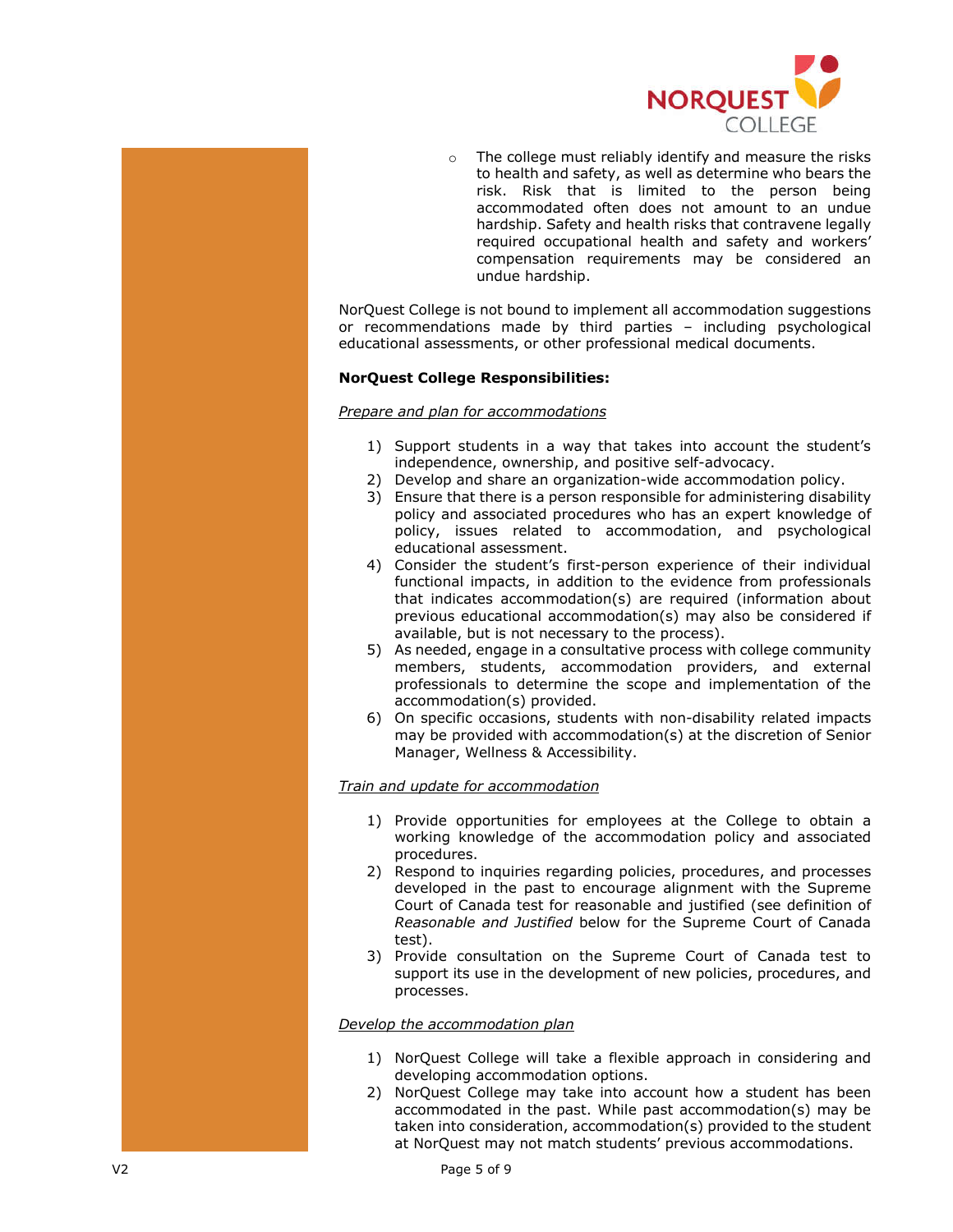

- 3) NorQuest College will work with the student to develop a plan for their accommodation(s). All reasonable accommodations must:
	- Be based on a documented disability
	- Allow the most integrated experience possible for the student being accommodated, as well as other students in the classroom and the instructor
	- Not compromise the essential requirements of a course or program
	- Not pose a threat to personal or public safety
	- Be workable and sensible
- 4) As required, NorQuest College will involve other members of the college community (ex. instructors, and program chairs) in the creation of an accommodation plan as necessary.
- 5) In some circumstances, the provision of accommodation(s) may provide advantage for the accommodated student and thereby negatively affect the assessment of the student's ability to independently demonstrate an essential requirement. In these situations, it may be reasonable and justified to deny an accommodation request. Such denials are made on a case-by-case basis. Wellness & Accessibility must take a lead role in assessing whether a process or practice resulting in a barrier is reasonable and justified. The following three-part test (set out by the Supreme Court of Canada) will be used in determining whether a barrier is reasonable and justified:

## **Is the process or practice rationally connected to its objective?**

- $\circ$  What is the purpose of the process or practice safety, efficiency, other?
- o Is the process or practice a logical way to meet that purpose?

## **Did the post-secondary institution adopt the process or practice with an honest and good faith belief that the policy was necessary to accomplish its service-related purpose?**

- o What were the circumstances surrounding the adoption of the process or practice?
- o When was the process or practice created, by whom, and why?
- o What other considerations were included in the development of the process or practice?
- **Is the process or practice reasonably necessary for the post-secondary institution to accomplish its purpose?**
	- o Is the process or practice based on facts or unsupported assumptions?
	- o Does the process or practice treat some groups of students more harshly than others?
	- o Has the process or practice been designed to minimize its discriminatory effect?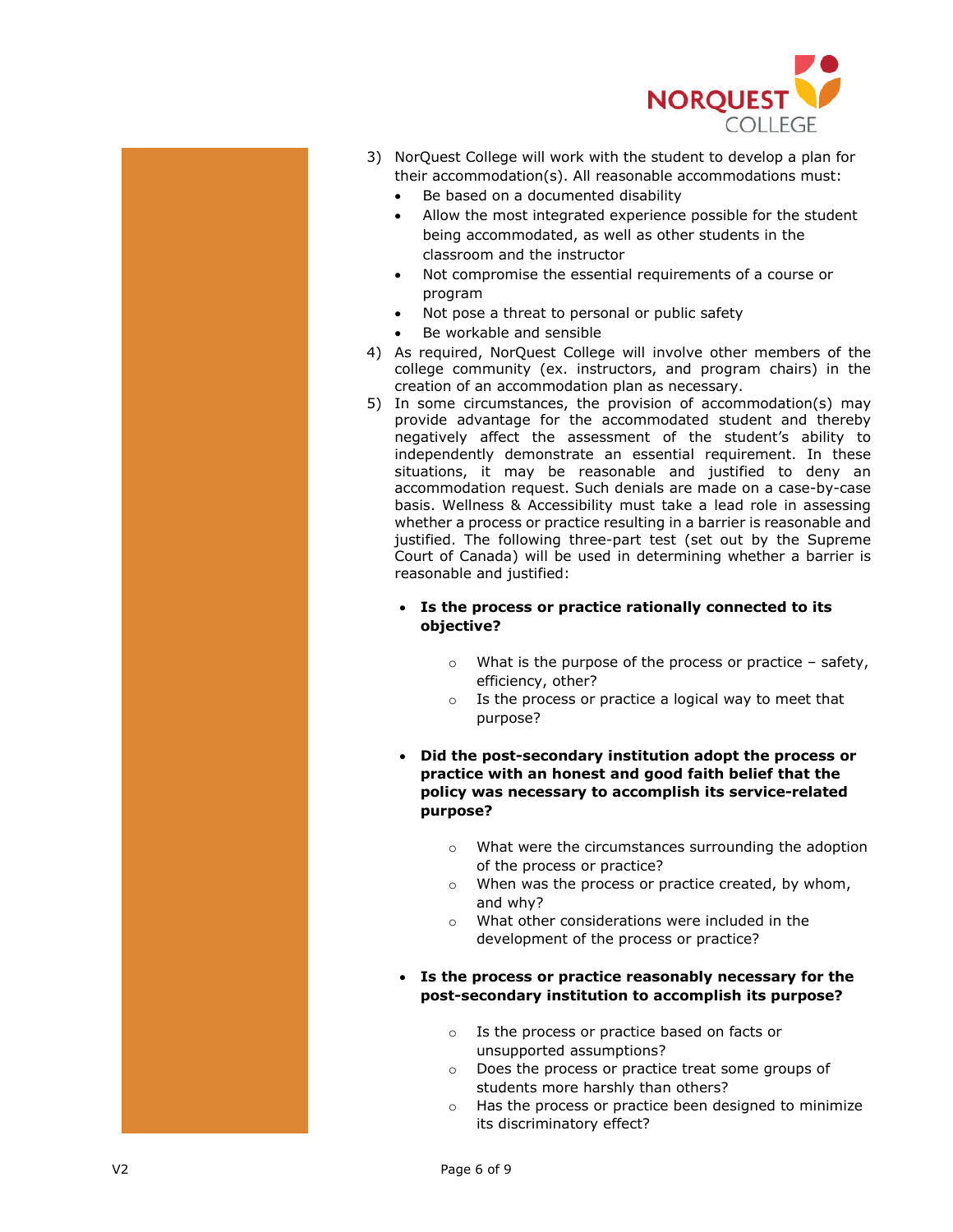

- o Has the post-secondary institution considered alternatives?
- o Would accommodation amount to undue hardship?
- 6) On occasion, some accommodations provided during a student's inclass study may not be available to the student during practicum, online, clinical, or work integrated experience.

## *Review and revise accommodations*

1) College accommodation providers administering accommodation(s) (in coordination with the student receiving accommodation(s)) will review and revise the accommodations provided as required.

## *Student complaints and requests*

NorQuest College has the responsibility to:

- 1) Provide guidance to a student if they have a request regarding perceived barriers present within the upholding of a NorQuest College policy, procedure, or process
- 2) Provide guidance to a student regarding the process if they have a complaint about a college community member
- 3) Follow Office of Student Judicial Affairs processes in working with college community members, as outlined in the *Student Judicial Affairs Policy*

### *Student Practicum and Placements*

When a practicum/clinical or work placement is a part of the student's program of study:

 1) It is not within the scope of the Disability Services unit to discriminate or refuse a student's entry into any program based on perceived barriers that may be experienced due to essential workplace and/or licensing requirements.

- 2) Whenever possible, NorQuest College will advise students of the academic requirements of their chosen program of study, and the essential workplace requirements of the career. It is the responsibility of the student to understand the requirements of their future career. Entry into a program of study must be based on the student's independent and informed decision.
- 3) On occasion, some accommodations provided may not be available to the student during practicum, clinical or work integrated experience.

**Definitions: Academic Integrity:** commitment to five fundamental values: honesty, trustworthiness, fairness, respect, and responsibility.

> Academic integrity is honest and responsible scholarship. Students and instructors are expected to submit original work and give credit to other peoples' ideas. Maintaining academic integrity involves:

- Creating and expressing your own ideas in course work
- Acknowledging all sources of information
- Completing assignments independently or acknowledging collaboration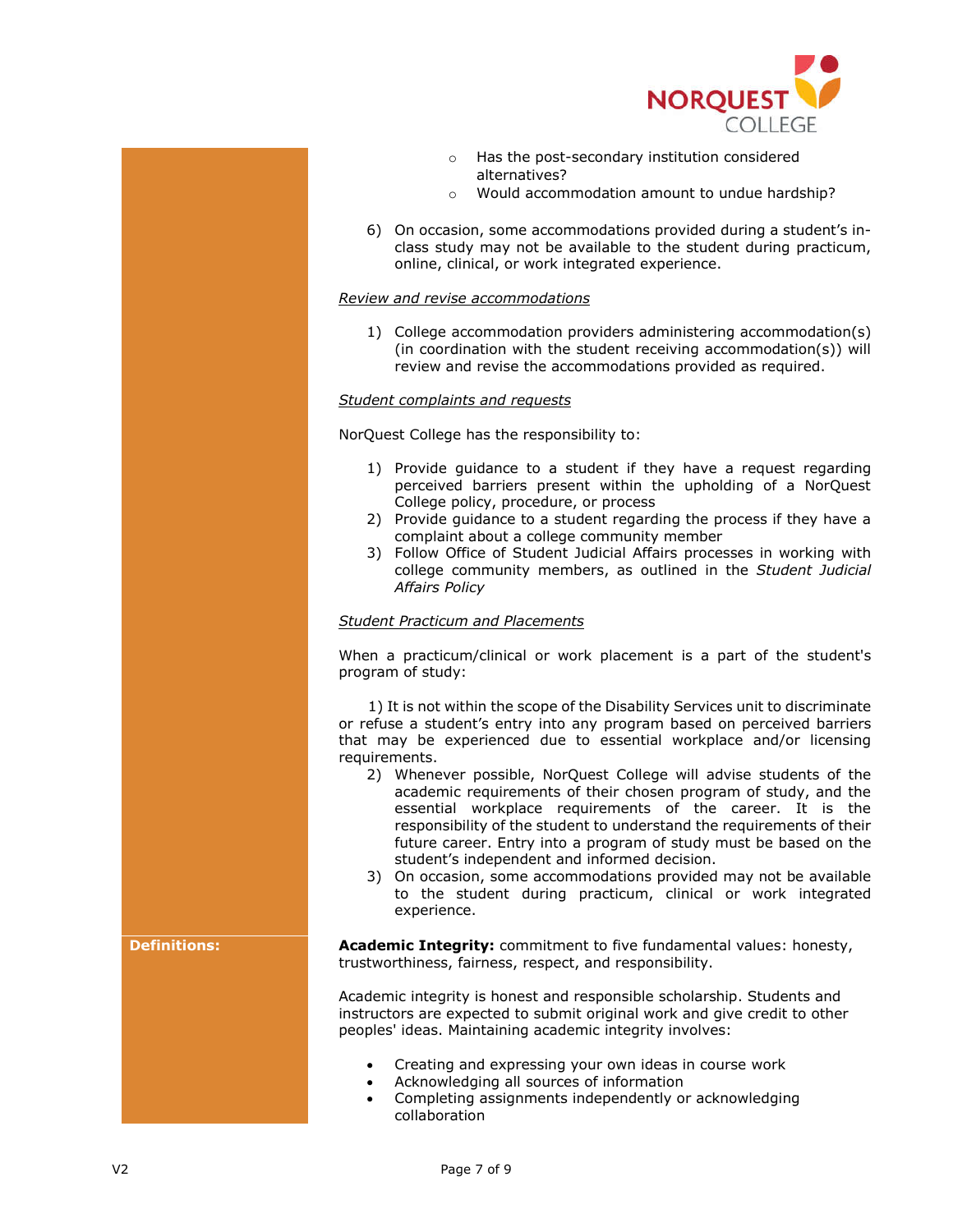

- Accurately reporting results when conducting research or with respect to labs
- Honesty during examinations completion of exams independently and in accordance with the provided exam rules

**Accommodation(s) for students with experience of disabilities:**  accommodations are intended to remove barriers related to the functional impacts of a student. Administering accommodations is a shared responsibility between the student and the institution and arriving at an accommodation(s) is a consultative process. Accommodations may include (but are not limited to): exam writing accommodations; some form of assistive technology; permission to record lectures; advanced copies of course material; academic coaching; sign language interpreter; instructional assistant working with student 1-on-1 in the classroom.

Accommodation(s) for students with experience of disability has three limitations: academic integrity; reasonable and justified; undue hardship.

**Accommodation Plan:** the plan developed by Disability Services (in consultation with the individual student with experience of disability) to meet the student's specific academic needs. The Accommodation Plan will include:

- Students accommodation status (permanent or temporary)
	- o If temporary, an accommodation end date will be included
- Types of approved accommodations the student has been provided with

**Approved Accommodation:** the process through which all students are provided with the necessary individualized skills and tools to support independence, dignity, integration, and equality of opportunity in order to provide equal access to learning and information. Approved accommodations are those provided to a student by a disability specialist, and based on student medical documentation and the student's first-person experience of their individual functional impacts.

**Barrier:** anything physical, architectural, technological or attitudinal; anything that is based on information or communications; anything that is the result of a policy or a practice – that hinders the full and equal participation in society of persons with an impairment, including a physical, mental, intellectual, cognitive, learning, communication or sensory impairment or a functional impact.

**College Community:** any student, faculty, administrative or staff member of the college, member of the public serving in a recognized capacity for the college, and employee of an agency contracted by the college.

**Disability:** any impairment, including (but not limited to) physical, mental, intellectual, cognitive, learning, communication, or sensory, whether permanent, temporary, or episodic in nature that, in interaction with a barrier, hinders a person's full and equal participation in the education and learning process.

**Duty to Accommodate students with experience of disabilities:** refers to the requirement under Section 5 of the *Canadian Human Rights Act* and Section 4 of the *Alberta Human Rights Act* that prohibits discrimination regarding goods, services, accommodation, and facilities. As a result, educational institutions are required to make arrangements, adjustments, and alterations in the educational environment to ensure that it does not have a discriminatory effect on a student because of student's disability. The